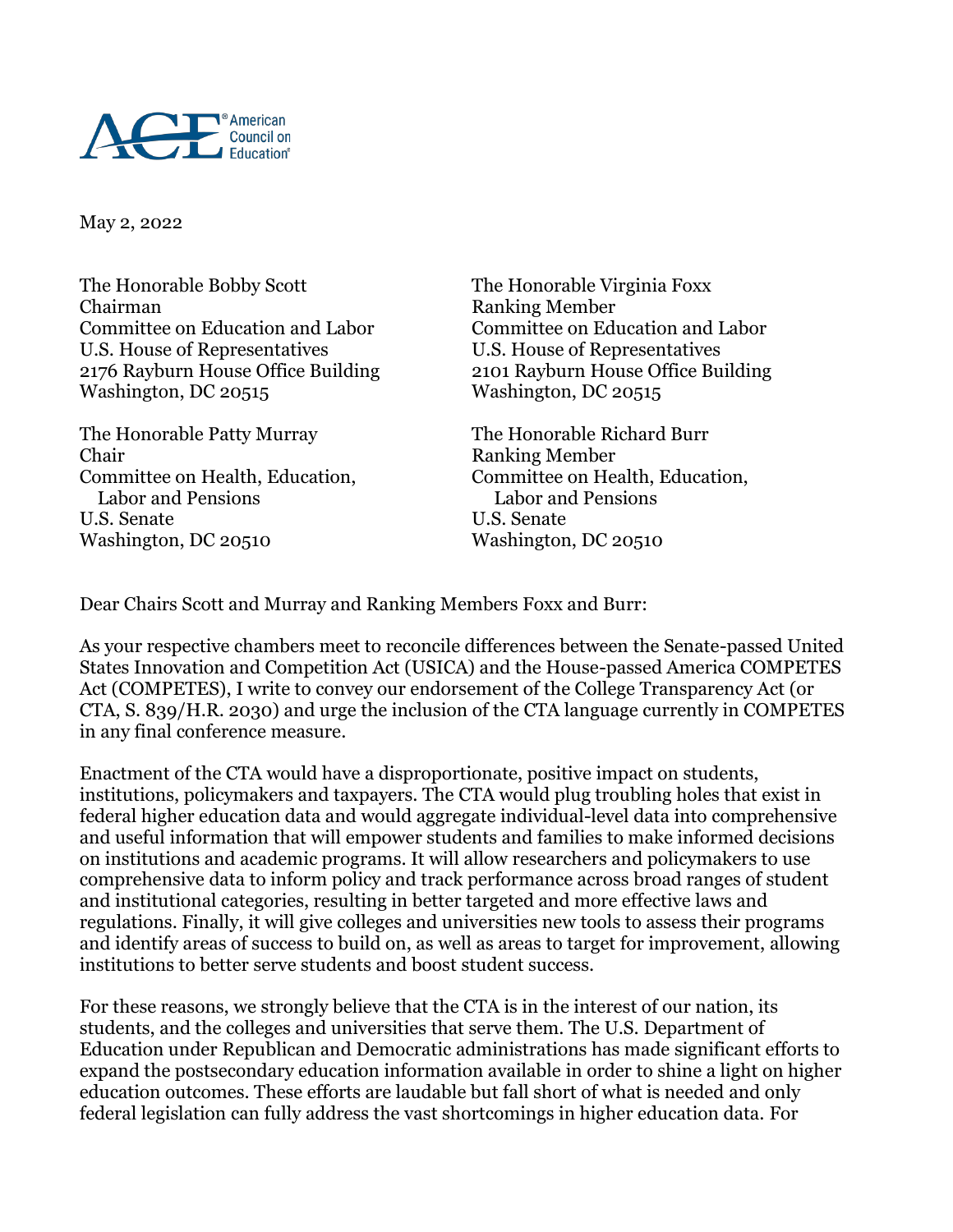Support for College Transparency Act in USICA/COMPETES May 2, 2022

example, much of the data on the College Scorecard only accounts for recipients of Title IV federal student aid, failing to include the outcomes of nearly 40 percent of college students. This gap is particularly pronounced at the nation's community colleges. For example, in 2016-17 within the California Community College System, only 18.4 percent of students received Pell Grants and 1.5 percent of students received federal loans. Thus, nearly four in five California community college students are excluded from existing federal data.

The CTA would also provide critical aggregate information at the institutional- and programmatic-level on graduation rates, student debt levels, and employment outcomes for important demographic criteria. This would allow for much better data on the outcomes of first-generation and Pell students, student veterans, distance education students and parttime students. In addition, disaggregation by race will help colleges and universities identify and close possible equity gaps. As Congress considers extending Pell eligibility to short-term programs, the CTA would provide much more robust information on such programs while minimizing data collection burdens on institutions as are envisioned in other, extremely onerous, proposals.

Given the scope of American higher education, and the diversity of existing institutional systems, there will necessarily be initial implementation challenges at many institutions. This isn't a reason not to move forward, but is an important factor that Congress and the Administration should address. Smoother implementation will result in faster adoption and more accurate data across all institutions, and for this reason we believe Congress and the Administration should consider ways to provide financial and logistical support for lowresourced institutions such as Historically Black Colleges and Universities, Tribal Colleges and Universities, Hispanic-Serving Institutions and other Minority-Serving Institutions as they adapt their systems. Similarly, given the importance of ensuring privacy and security of student-level data in the system, every appropriate effort must be made to safeguard these data. The CTA already includes robust measures to protect privacy and security of data, which build on the protocols in place within the National Center for Education Statistics and federal data minimization standards developed by the National Institute of Standards and Technology. These provisions can be enhanced by specifying the inclusion of independent experts with experience in data security and privacy protection as part of the design, implementation and management of the system.

As Congress considers this important legislation to enhance American competitiveness, and strengthen our technological edge, it is important that the final conference bill includes language that will have a wide-ranging impact on affordability and transparency in higher education. We thank you for your attention to this letter and look forward to working with Congress and the Administration to see this language enacted and implemented.

Sincerely,

Fillonic

Ted Mitchell President